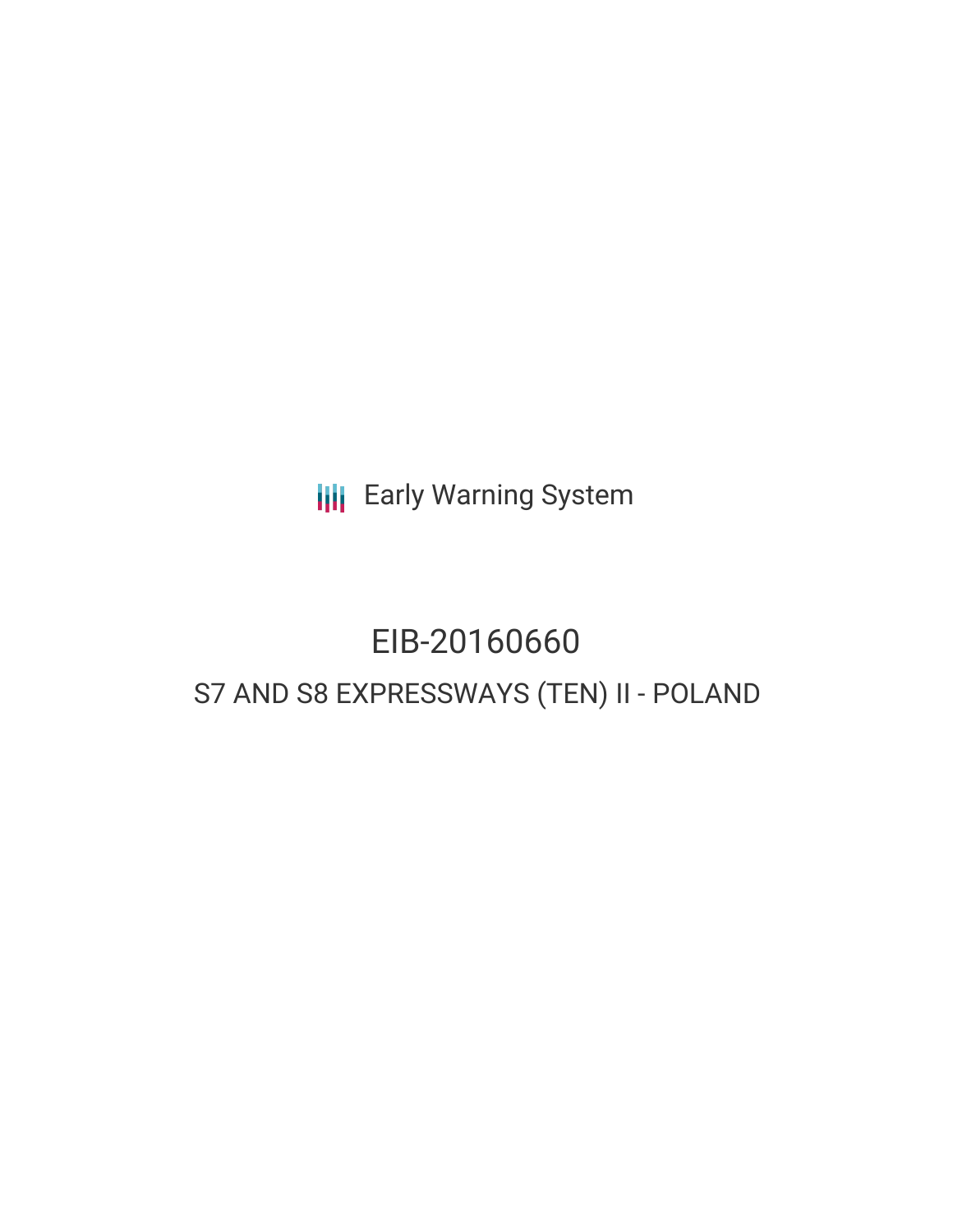

### **Quick Facts**

| <b>Countries</b>               | Poland                                               |
|--------------------------------|------------------------------------------------------|
| <b>Financial Institutions</b>  | European Investment Bank (EIB)                       |
| <b>Status</b>                  | Approved                                             |
| <b>Bank Risk Rating</b>        |                                                      |
| <b>Borrower</b>                | MINISTRY OF INFRASTRUCTURE AND CONSTRUCTION / GDDKIA |
| <b>Sectors</b>                 | Transport                                            |
| <b>Investment Amount (USD)</b> | \$353.00 million                                     |
| <b>Project Cost (USD)</b>      | \$980.00 million                                     |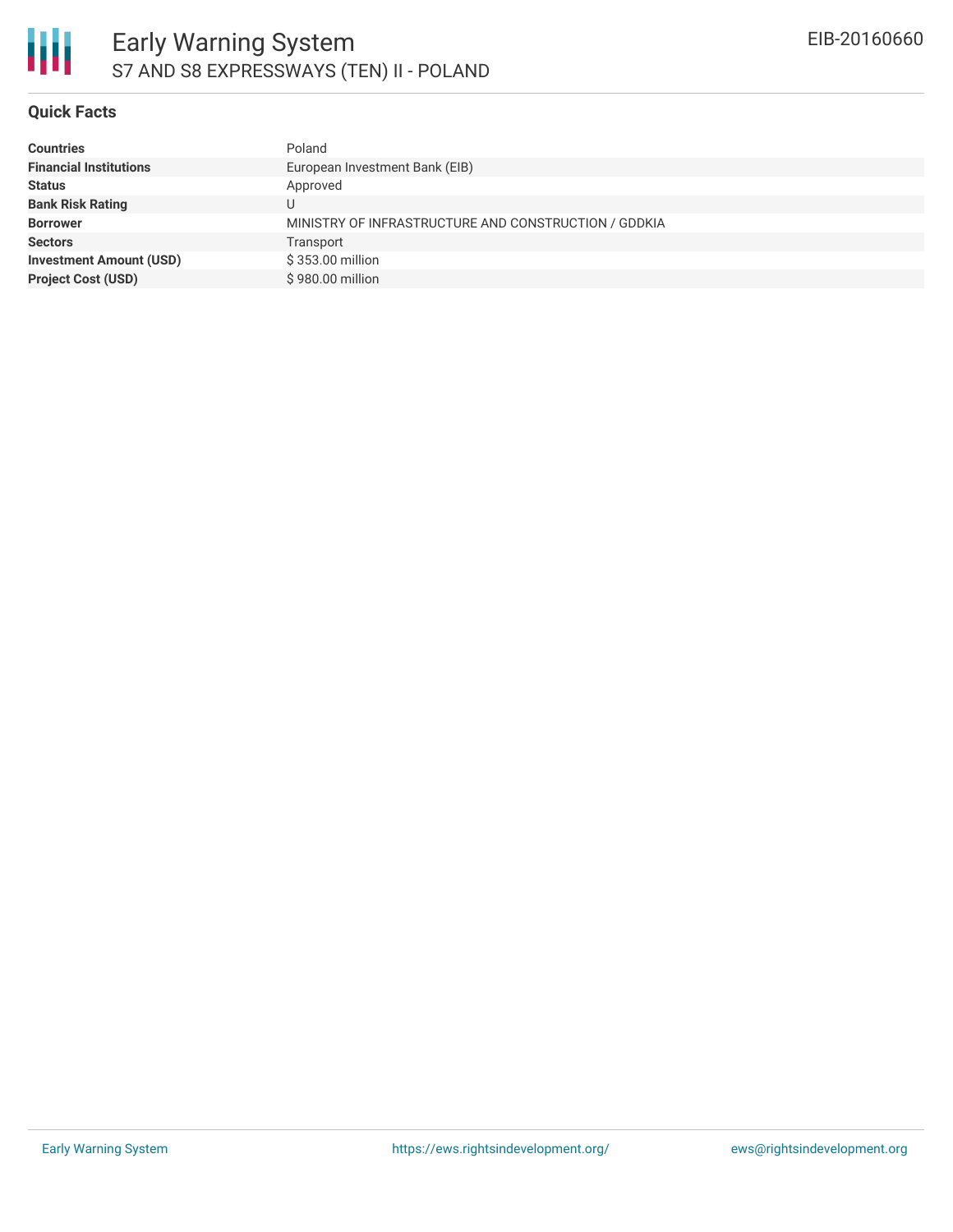

## **Project Description**

This project involves a construction of two dual-carriageway 2x2 lane expressway sections on the S7 (north-south connection between Gdansk and Warsaw) and the S8 (connection between Warsaw and the Lithuanian border)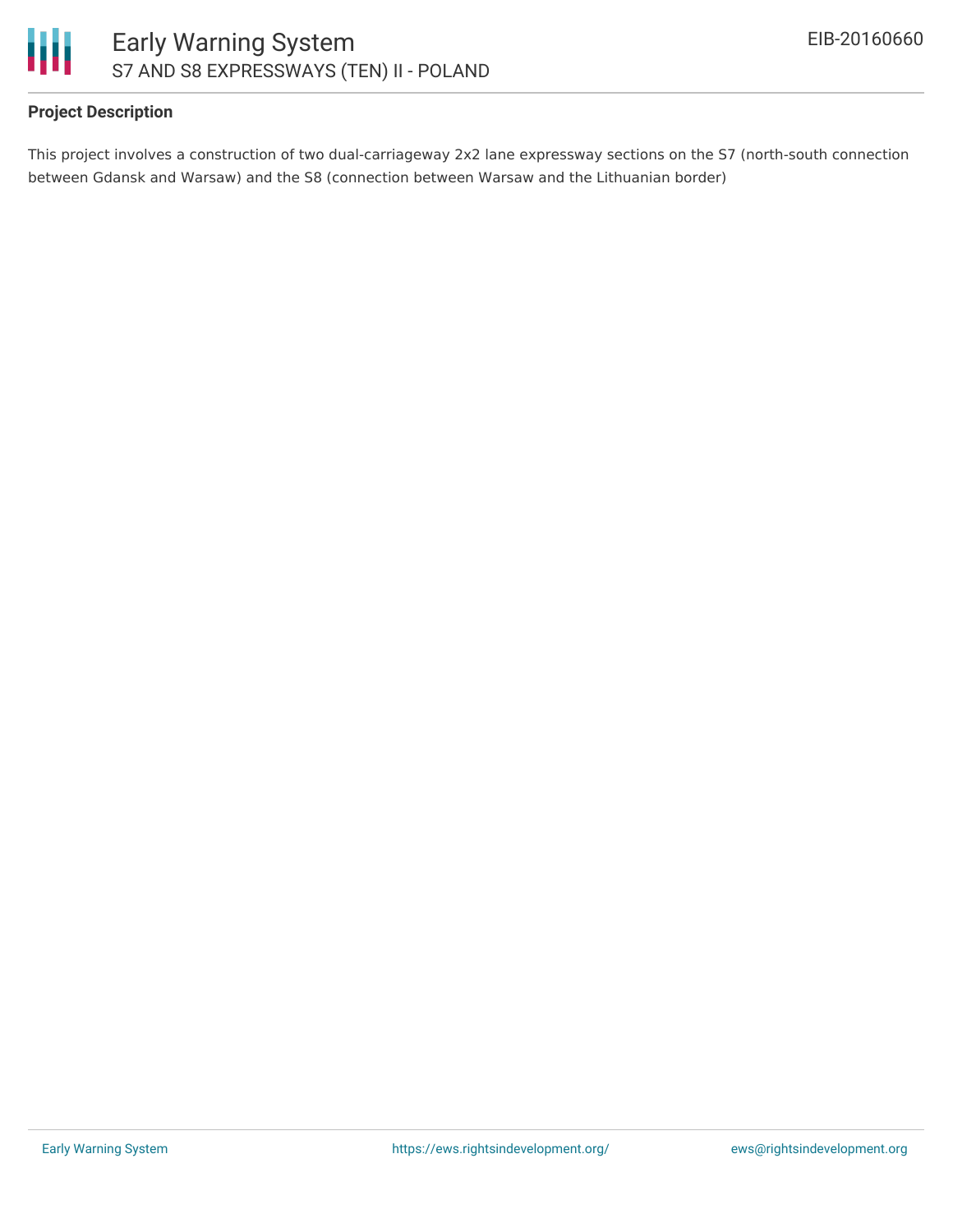

## **Investment Description**

European Investment Bank (EIB)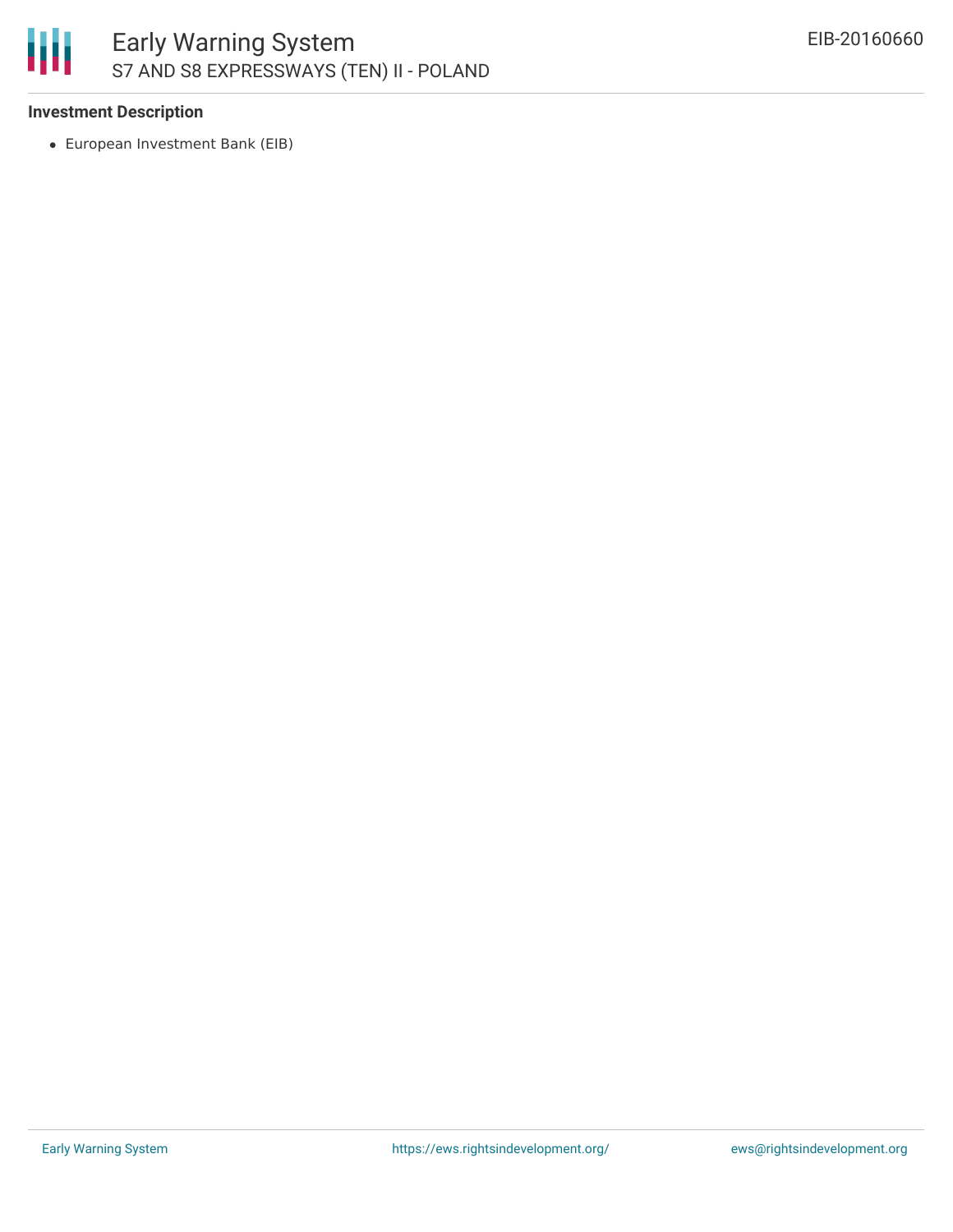### **Contact Information**

#### ACCOUNTABILITY MECHANISM OF EIB

The EIB Complaints Mechanism is designed to facilitate and handle complaints against the EIB by individuals, organizations or corporations affected by EIB activities. When exercising the right to lodge a complaint against the EIB, any member of the public has access to a two-tier procedure, one internal - the Complaints Mechanism Office - and one external - the European Ombudsman. A complaint can be lodged via a written communication addressed to the Secretary General of the EIB, via email to the dedicated email address complaints@eib.org, by completing the online complaint form available at the following address: http://www.eib.org/complaints/form, via fax or delivered directly to the EIB Complaints Mechanism Division, any EIB local representation office or any EIB staff. For further details, check: http://www.eib.org/attachments/strategies/complaints\_mechanism\_policy\_en.pdf

When dissatisfied with a complaint to the EIB Complaints Mechanism, citizens can then turn towards the European Ombudsman. A memorandum of Understanding has been signed between the EIB and the European Ombudsman establishes that citizens (even outside of the EU if the Ombudsman finds their complaint justified) can turn towards the Ombudsman on issues related to 'maladministration' by the EIB. Note that before going to the Ombudsman, an attempt must be made to resolve the case by contacting the EIB. In addition, the complaint must be made within two years of the date when the facts on which your complaint is based became known to you. You can write to the Ombudsman in any of the languages of the European Union. Additional details, including filing requirements and complaint forms, are available at: http://www.ombudsman.europa.eu/atyourservice/interactiveguide.faces